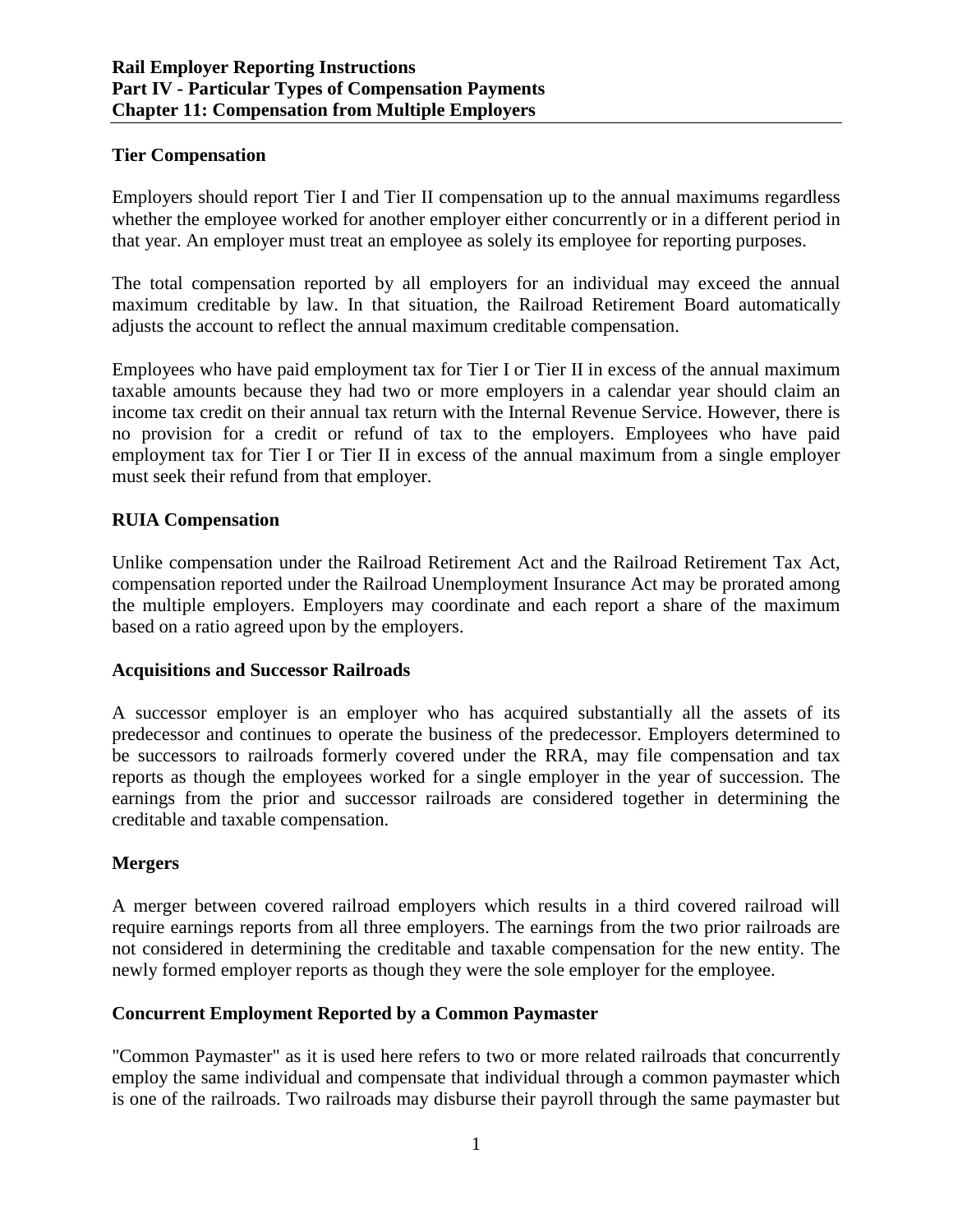### **Rail Employer Reporting Instructions Part IV - Particular Types of Compensation Payments Chapter 11: Compensation from Multiple Employers**

if they do not meet the definitions of "related" corporations and "concurrent employment" found in 31.3121(s)-1 of the Internal Revenue Code regulations, they do not have a common paymaster for this instruction. Because the emphasis of these instructions is on filing consistent tax returns and compensation reports, we have included references to tax returns and revenue procedure.

### **Advantages to Establishing a Common Paymaster**

If two or more related railroads employ the same individual, and the individual's compensation from the related railroads is disbursed through a common paymaster, the total amount of taxes imposed with respect to the compensation is determined as though the individual has only one employer. This will provide the employer Tier I and Tier II tax relief when the employee's combined earnings exceed the annual Tier I and Tier II earnings bases.

There is a potential for tax relief apart from Tier taxes if an individual is concurrently employed by two related employers in the same month. If that is the case, using a common paymaster may reduce the RUIA liability.

### **Requirements and Responsibilities of a Common Paymaster**

There are certain requirements and responsibilities of a common paymaster: They are as follows:

- Two or more railroad employers must be related.
- The related railroad employers must concurrently employ the same individual. (Refer to the tests for related corporations and concurrent employment in IRC regulations 31.3121(s).
- One of the railroads acts as a common paymaster to disburse compensation to the individual(s) concurrently employed by the related railroads. It is not required that the common paymaster disburse the entire payroll for all the employees of the related railroads, only for concurrent employed employees.
- The common paymaster files Form BA-3 with the RRB that includes all compensation for concurrent employed employees.

The procedure for establishing a common paymaster differs from the procedure for filing a consolidated report. If two or more railroads wish to establish a common paymaster and to file consolidated reports, they need to follow the procedure for both.

#### **Consolidated Reports: Advantages**

If related railroads have no employees who are employed concurrently by more than one of the railroads, then there is no possibility of employment tax relief. However, two or more employers may desire to file consolidated reports in order to reduce the reporting burden and to consolidate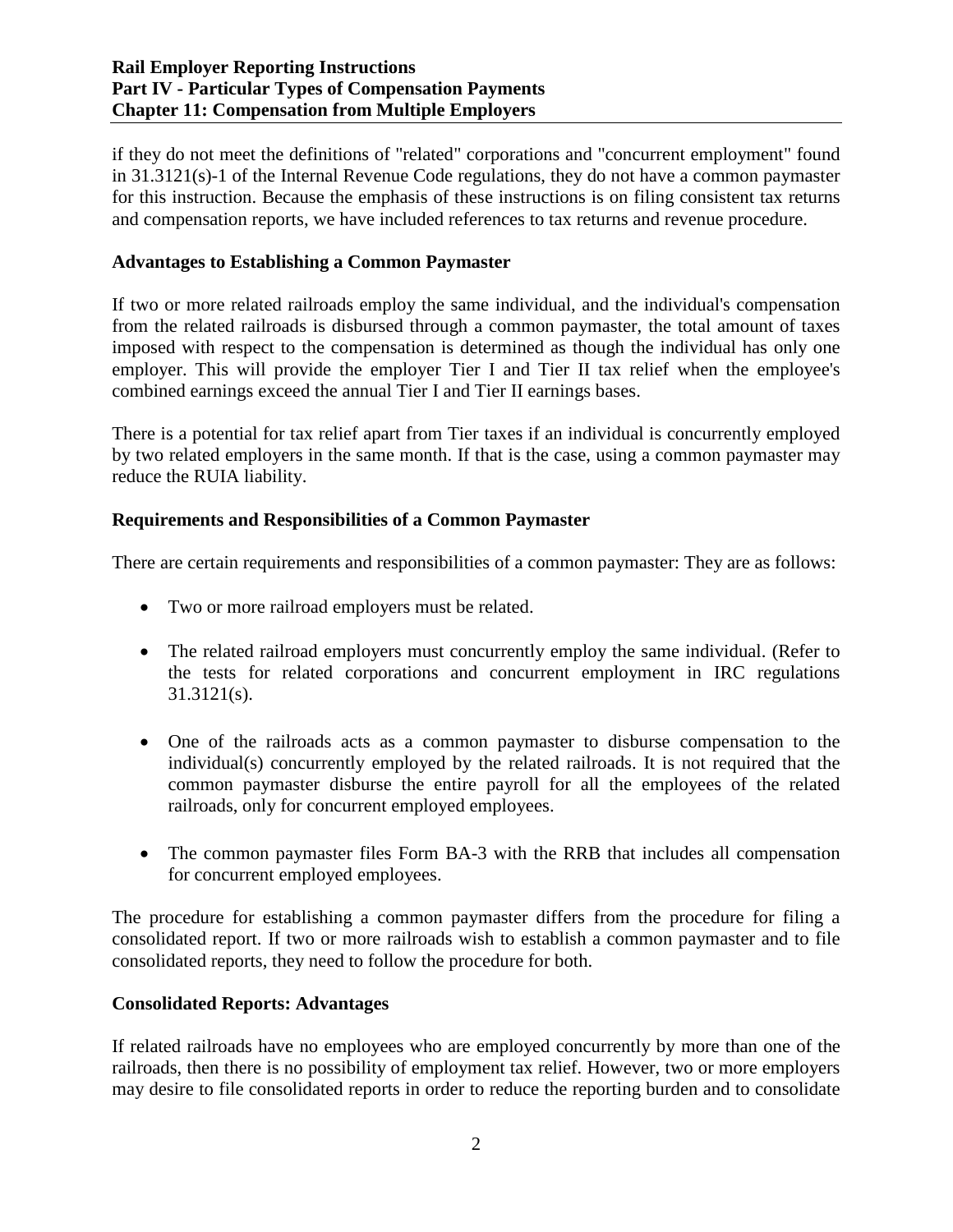reporting and record keeping responsibilities. For example, a parent railroad may file a consolidated report that includes subsidiary railroads. In such a case, the employees of the subsidiary railroad are identified in the report with the BA number of the subsidiary.

### **Requirements and Responsibilities Related to Consolidated Reports**

There are certain requirements and responsibilities for filing consolidated reports are. They are as follows:

- Two or more railroad employers must desire to file consolidated reports and must designate one of the employers to be responsible for filing all returns and reports.
- To file consolidated tax returns, each participating employer must meet the requirements of IRS Revenue Ruling 73-32.
- The designated railroad employer is responsible for maintaining payroll records for all participating employers and issuing [Form W-2.](https://www.irs.gov/uac/about-form-w2)
- The designated railroad employer must make tax deposits representing combined liabilities, and file a consolidated [Form CT-1](https://www.irs.gov/pub/irs-pdf/fct1.pdf) and Form BA-3.

If a common paymaster is established and the consolidated report is being filed under only the designated railroad's number, IRS Form 2678 may be required to file consolidated tax returns under one employer number.

Unless a common paymaster has been established, the consolidated BA-3 report must identify the employing BA number for each employee. If a common paymaster is established, all employees may be reported under the designated employer's BA number. This distinction result from the difference in creditable and taxable compensation based on an employee's concurrent employment with more than one related railroad as demonstrated in the following examples.

#### **Completion of Form G-440, Report Specifications Sheet**

The following information must be included on Form G-440, "Report Specification Sheet", or the report cannot be processed correctly at the RRB.

- Common Paymaster: Show in the "remarks" section of the form, "Common Paymaster for BA\_\_", and list the BA number(s).
- Consolidated Report: List in Item 7, the BA numbers for all employees included on the consolidated BA-3 report.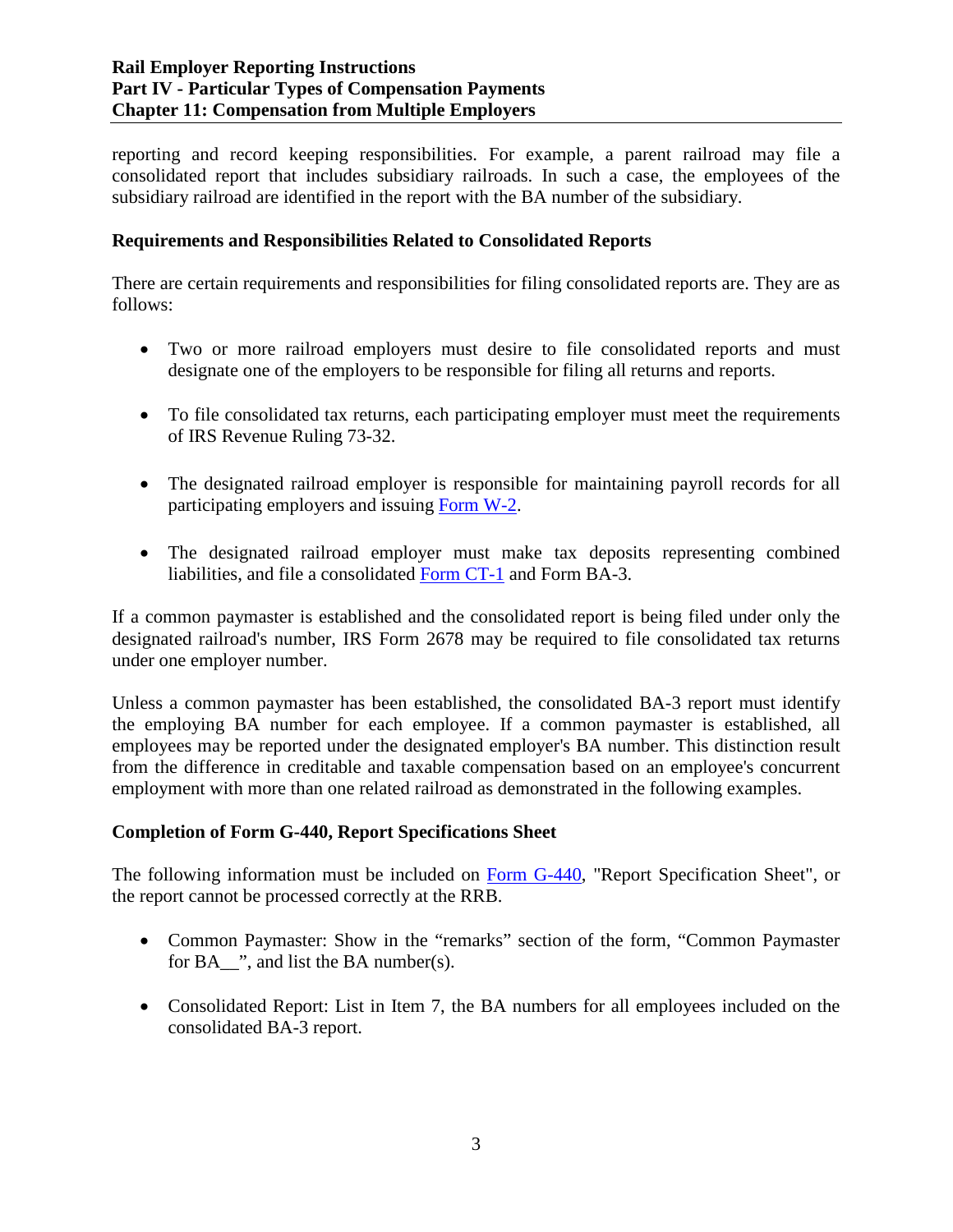### **Example: Consolidated Report - Not a Common Paymaster**

Employee Smith earns \$56,000 from the Northern Railroad (BA-8888) from January through June 2007 at which time he is terminated and transferred to the Southern Railroad (BA-9999), a subsidiary of Northern Railroad, where he earns \$60,000 from June through December 2007. Employee Smith is consecutively, not concurrently, employed by two related railroads. Northern Railroad files consolidated reports that include employees of Southern Railroad.

| <b>BA</b> Number | <b>SSN</b> | <b>Name</b>  | <b>Tier 1</b> | <b>Tier II</b> | <b>RUIA</b> |
|------------------|------------|--------------|---------------|----------------|-------------|
| 8888             | 11-22-3333 | Smith, J     | 56,000        | 56,000         | 7,380       |
| 9999             | 11-22-3333 | Smith, J     | 60,000        | 60,000         | 8,610       |
|                  |            | <b>TOTAL</b> | 16,000        | 112,700        | 15,990      |

Taxable compensation is based on each employer's individual liability and is determined as though the employee worked only for that employer. Creditable compensation will be reported for Mr. Smith under BA-8888 and under BA-9999. These two line items will be included in the same report since BA-8888 and BA-9999 are filing consolidated reports, but the taxable and creditable amounts will have been determined separately for each employer.

#### **Example: Consolidated Report - Common Paymaster**

Employee Jones works the first week of every month for the Eastern Railroad (BA- 3333) and earned \$25,000 in 2007. For the remainder of each month he works for the Western Railroad (BA- 4444) and earned \$75,000 in 2007. The Eastern and Western Railroads are both owned and operated by the Central Railroad. The Eastern Railroad is the common paymaster for Eastern, Western and Central Railroads and files consolidated reports including all three railroads.

| Number<br>БA  | SSN                            | Name   | <b>Tier 1</b>  | <b>Tier II</b> | <b>RUIA</b> |
|---------------|--------------------------------|--------|----------------|----------------|-------------|
| $\cap$<br>999 | $\mathbf{A}$<br>34<br>י –<br>. | Jones, | ,500<br>$\sim$ | 2,600<br>70    | ,760<br>Z   |

The earnings with BA-4444 are paid by the common paymaster, BA-3333, and are consolidated with BA-3333 earnings. A consolidated report under a single BA number clarifies that the tax liability is determined as though Mr. Jones worked for a single employer in 2007. The reduced liability results because the combined 2007 compensation (\$100,000), exceeds the maximum amount creditable and taxable from a single source, BA-3333, as shown in the above example.

#### **Be Consistent with IRS Reporting**

If a rail employer is designated to act as a common paymaster by the IRS, they should also file compensation reports with the RRB as a common paymaster. If a rail employer is filing consolidated tax returns, they should also file consolidated compensation reports with the RRB. The creditable compensation reported to the RRB on Form BA-3, "Annual Report of Creditable Compensation", should be consistent with the taxable compensation reported to the IRS on [Form](https://www.irs.gov/pub/irs-pdf/fct1.pdf)  [CT-1,](https://www.irs.gov/pub/irs-pdf/fct1.pdf) "Employer's Annual Railroad Retirement Tax Form", and the contributions reported to the